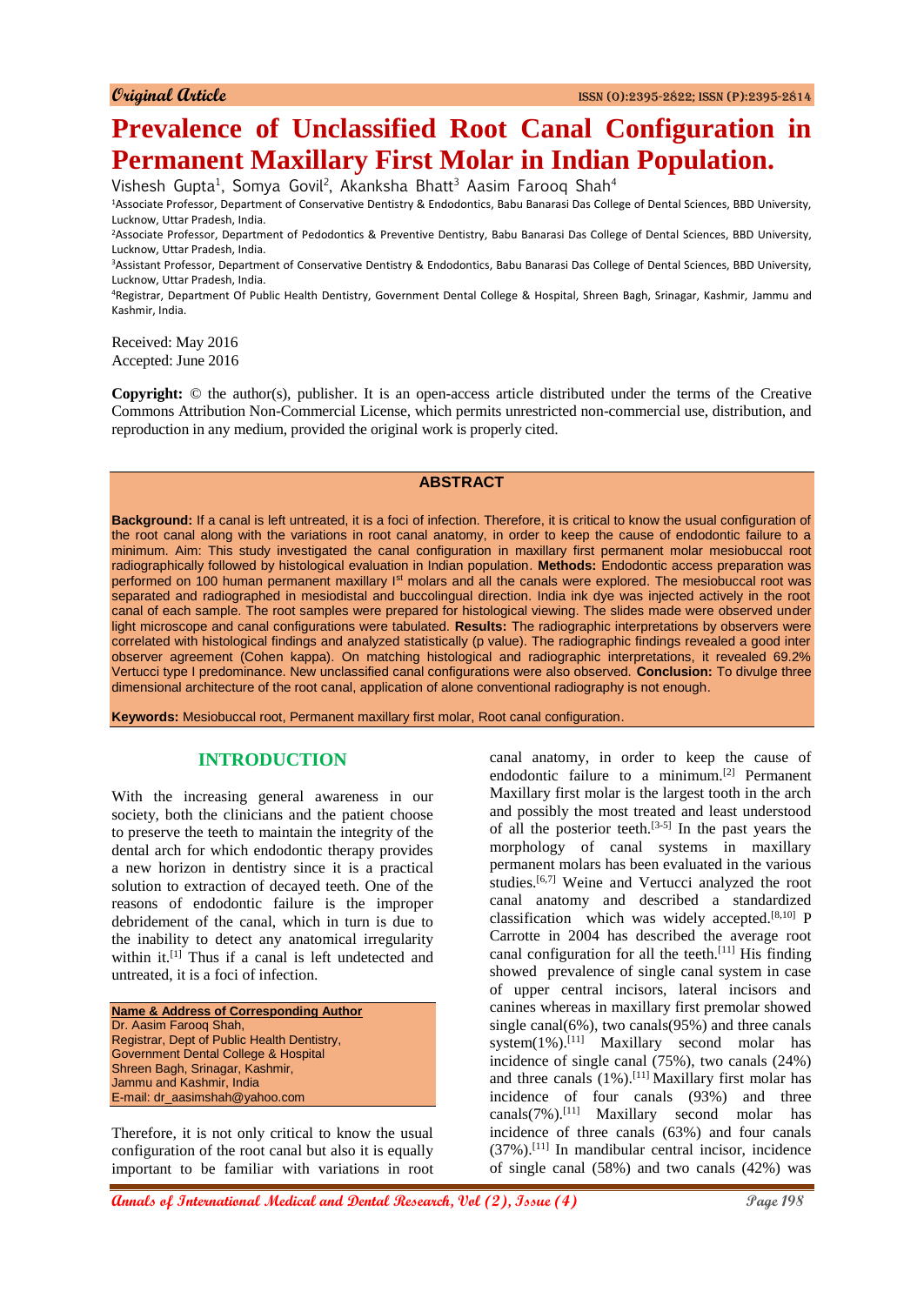seen.<sup>[11]</sup> Mandibular Lateral incisor exhibited two canal system  $(42\%)$ .<sup>[11]</sup> Mandibular canine presented two canals system (6%).[11] Mandibular first premolar showed single canal predominance (73%) while second premolar had single canal system (85%).<sup>[11]</sup> Mandibular first molar has incidence of four canals (33%) whereas second molar has four canals (8%).<sup>[11]</sup> Sometimes, two canal system(13%) was also shown by lower second molar.<sup>[11]</sup> Success of endodontic treatment can be enhanced by proper correlation of clinical, radiographic and histological interpretations. With the help of conventional radiography by taking two radiographs at different angles, it is possible to get an overview of the root canals position. A more detailed and confirmative information regarding root canal morphology can be obtained histologically by demineralization, sectioning and staining. It gives the exact canal configuration thus serves as a "gold standard" *in-vitro*.<sup>[4]</sup> Ground sections in contrast to sectioning using microtomy is useful tool for undecalcified teeth.<sup>[12]</sup> In the present study, the teeth specimen were decalcified and then microtomed using automated rotating microtome. This routine microtomy process is helpful in understanding the root canal morphology histologically without disturbing the root canal original internal anatomy. More advanced tool for exploring root canal morphology *in-vitro* is Computed Tomography. The potential for exploring root canal *in-vivo* using computed tomography technique is still a concern due to its radiation exposure, financial cost and is not universally available.

Descriptions of the root canal configuration of permanent molars are based largely relating to the Caucasian origin.[2,13,14] This has prompted the need for further studies of root canal morphology in teeth of non-Caucasian origin in order to know the normal root canal anatomy and its variations that may exist in the dentition of different racial groups. Moreover, there is limited literature available regarding the canal configuration in Indian population.

# **MATERIALS AND METHODS**

One hundred extracted permanent maxillary molars were selected for this study. Selection criteria included teeth with fully formed roots without root fracture, root caries and root resorption. Endodontic access was done in each tooth with the help of round and tapered diamond points and all the canal orifices were located with DG 16 endodontic explorer. Additional mesiobuccal canal orifice was explored with help of Endo Z safe tip bur and gentle probing under dental operating microscope (20.5 x magnifications). Each tooth was then sectioned with diamond cutting disc in longitudinal direction, buccally following buccal developmental groove to bifurcation point of buccal root, and mesially from lingual outline of mesiobuccal root to the centre of mesial marginal ridge area, so as to retain the whole mesiobuccal root. The root samples were then radiographed in mesiodistal (MD) and buccolingual (BL) directions and subsequently were processed and dried under warm air. The pulp was extirpated from the root canals of these samples and India ink dye (Batch number LM025606 -Loba Chemie, India) was injected actively into the canal orifice. Decalcification of the root samples was done by using 5% Nitric acid at room temperature and the decalcifying fluid was changed daily. The endpoint of decalcification was confirmed by a precipitate formation occurring after addition of 5 ml of saturated ammonium oxalate solution to the decalcifying fluid sample. Sectioning of root samples into three segments at standardized distance of 3 mm, 5 mm and 7 mm from apex was done to obtain apical, middle and coronal third segments respectively. These segments obtained were processed in automatic tissue processor and fixed in ascending grades of ethanol of 50%, 60%, 80%, 95% and 100% respectively. The samples were cleared with xylene to achieve complete transparency. Impregnation with subsequent embedding process within paraffin wax was carried out. 5 micron thickness ribboned sections of segments were obtained using automatic rotating microtome. Histologic slides were prepared, stained with hematoxylin and eosin stains and were viewed under Olympus Trinocular research microscope (x40 magnification). The data was tabulated under radiographic and histological interpretations. In the present ex-vivo study, three observers tabulated the results of the radiographic examination according to Vertucci's classification [Table 1].<sup>[10]</sup> There was sufficient agreement among Observers A, B and C in conventional radiography results at mesiodistal and buccolingual directions for Vertucci types.

# **RESULTS**

According to Vertucci's classification, the results of mesiodistal view, showed type I canal configuration (39%) predominantly followed by type IV  $(21\%)$ , type V  $(20\%)$ , type VI  $(11\%)$ , type II (5%), type VII (3%) and type III (1%). In buccolingual view, agreement between Observer A, B and C was found for type I canal configuration  $(84\%)$  followed by type V  $(10\%)$ , type II  $(4\%)$ , type IV (1%) and type VII (1%). Type III, type VI and type VIII canal configurations could not be found. The results of the histologic examination were tabulated according to Vertucci's classification and statistically analyzed. According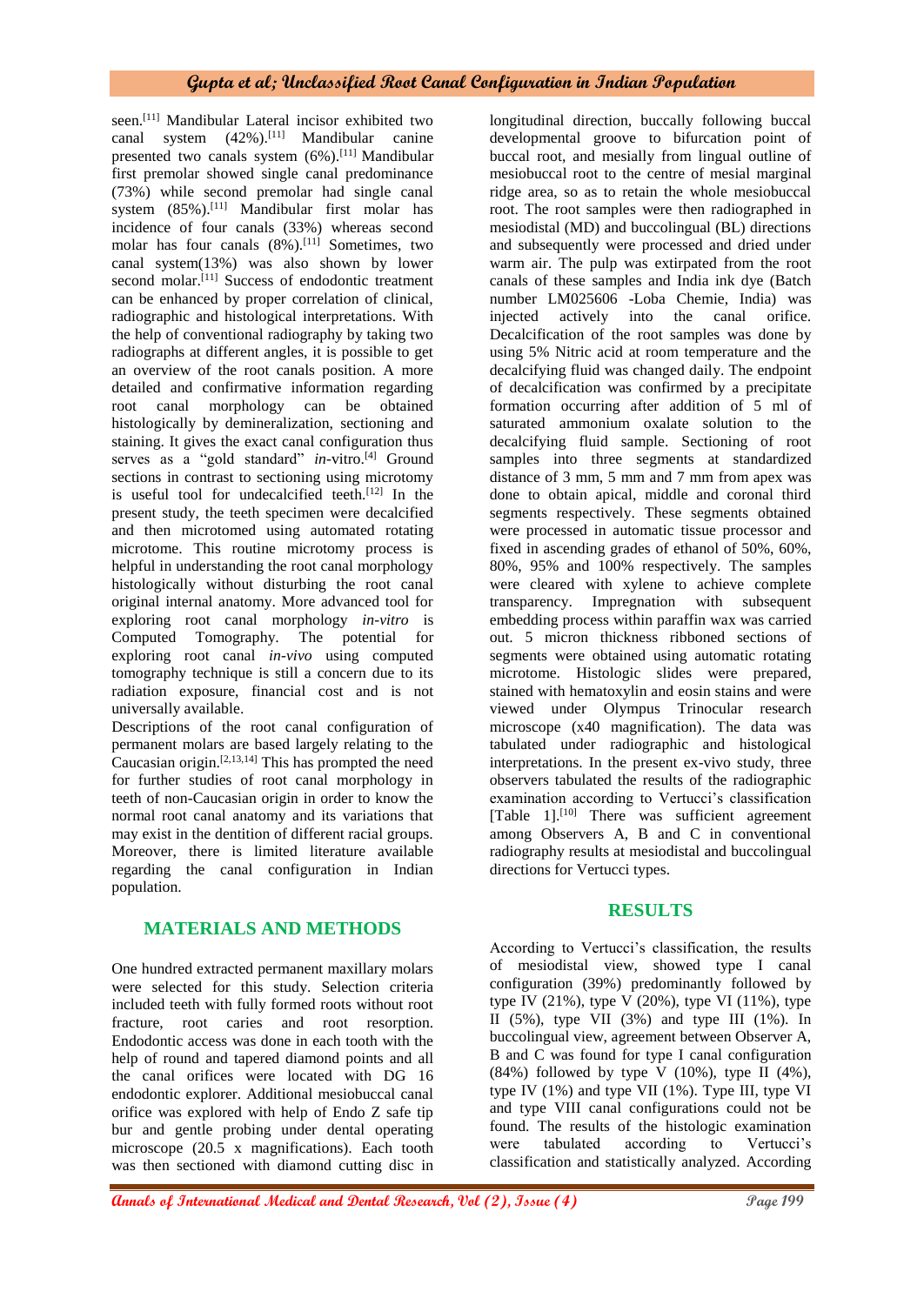### **Gupta et al; Unclassified Root Canal Configuration in Indian Population**

to Vertucci's classification, type I (51%) canal configuration was observed in predominance followed by type II  $(17\%)$ , type IV  $(16\%)$ , type V (10%) and Type III (2%) configurations. No samples showed type VI, VII and type VIII canal configuration. Various additional canal configurations were evident in histologic findings,

which could not be seen radiographically. These additional types of canal configuration which do not fall under any classification were typed as 1-2- 3 canal configuration [Figure 1 A,B,C,], 2-4-1 type canal configuration [Figure 1 D,E, F,] , 3-2-1 type canal configuration []Figure 1 G,H, I,] and 2-3-1 type canal configuration [Figure 1 J,K,L,].



**Figure 1**: Canal configuration (1-2-3) **A**. coronal section. **B**. middle section. **C**. apical section. Canal configuration (2-4-1) **D**. coronal section. **E**. middle section. **F**. apical section. Canal configuration (3-2-1) **G**. coronal section. **H**. middle section. **I**. apical section. Canal configuration (2-3-1) **J**. coronal section. **K**. middle section. **L.** apical section.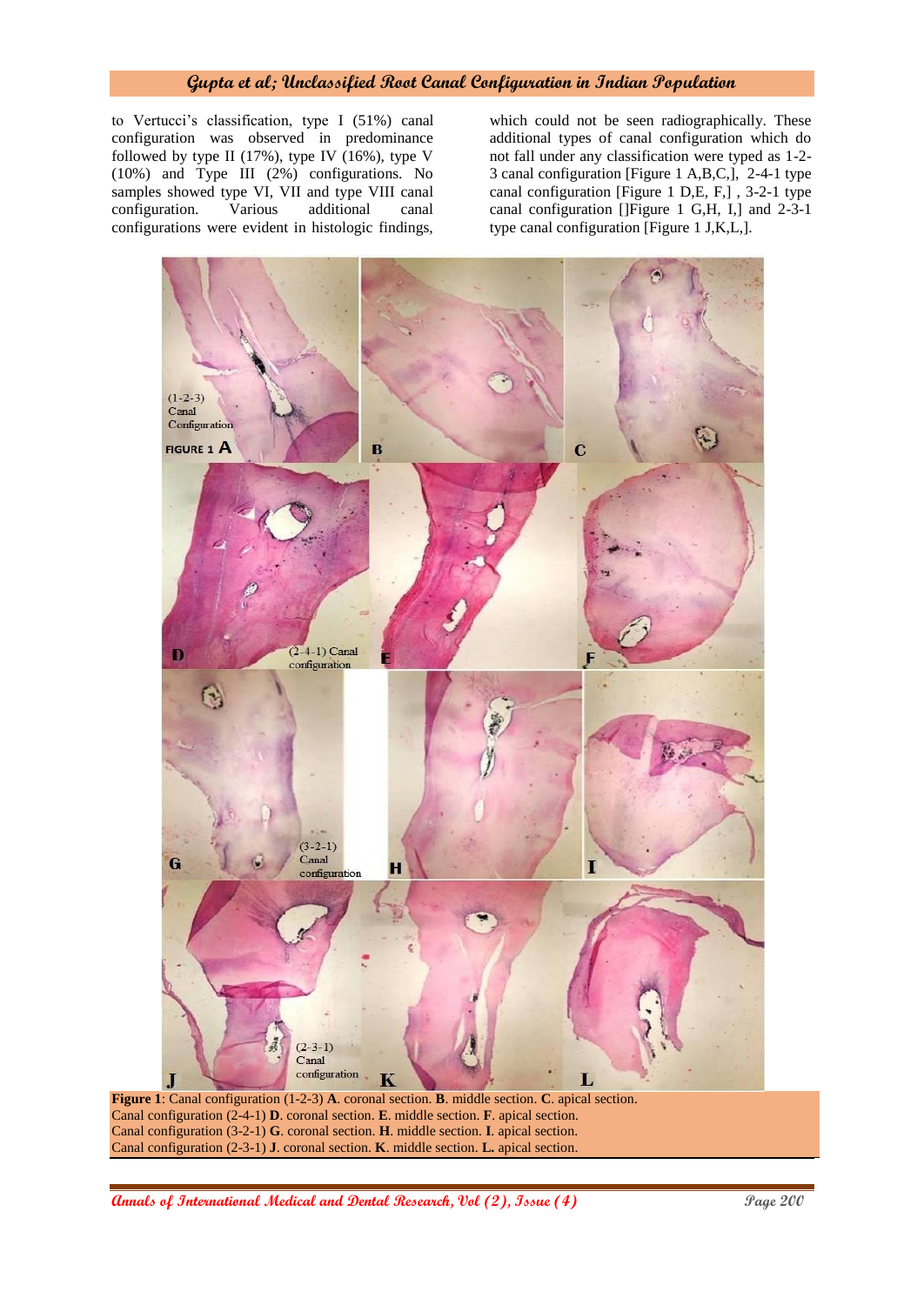## **Gupta et al; Unclassified Root Canal Configuration in Indian Population**

| <b>Table 1:</b> Various Root canal morphology classification |                 |             |         |         |             |                 |         |
|--------------------------------------------------------------|-----------------|-------------|---------|---------|-------------|-----------------|---------|
| Vertucci classification (1984)                               |                 |             |         |         |             |                 |         |
| Type 1                                                       | Type 2          | Type 3      | Type 4  | Type 5  | Type 6      | Type 7          | Type 8  |
| $1 - 1$                                                      | 2-1             | $1 - 2 - 1$ | $2 - 2$ | 1-2     | $2 - 1 - 2$ | $1 - 2 - 1 - 2$ | $3 - 3$ |
| Gulabivala et al. (2001)                                     |                 |             |         |         |             |                 |         |
| Type 9                                                       | Type $10$       | Type 11     | Type 12 | Type 13 | Type 14     | Type 15         |         |
| $3-2$                                                        | $2 - 1 - 2 - 1$ | $4-2$       | $3-2$   | $2 - 3$ | $4 - 4$     | $5 - 4$         |         |
| Sert et al. (2004)                                           |                 |             |         |         |             |                 |         |
| Type 16                                                      | Type 17         |             |         |         |             |                 |         |
| $2 - 3$                                                      | $1 - 2 - 3 - 2$ |             |         |         |             |                 |         |

## **DISCUSSION**

In the present study, the permanent maxillary first molars were considered as they have been described as "possibly the most treated, least understood posterior teeth" by Burns in 1987.<sup>[5]</sup> Moreover, these teeth also hold a special place in maintaining the occlusal harmony. A major cause of endodontic failure while treating maxillary molars is the inability to locate, debride and obturate the frequently present second mesiobuccal canal (MB-2). Keeping this complexity of root canal system in view, the present *ex-vivo* study was undertaken.

Moreover, many studies carried in past on root canal morphology of Caucasians have indicated variations in root canal configuration. $[2,13]$  This suggested a need for further studies on the anatomy of root canal systems of teeth of non-Caucasian origin to establish the occurrence of root canal variations that may exist in the dentition.<sup>[14]</sup> As the information on the canal configuration of permanent maxillary first molars of Indian population is scarce, the present study was undertaken.

The present study design is based on the studies conducted by A Eder et al, F S Weine et al, Frank J Vertucci, F Wasti et al and A. M. Alavi et al. [4,9,10,14,15] To undertake a study to evaluate the canal configuration in Indian population, it was decided to take one hundred samples as they showed statistical significance and reliability in results. During endodontic access cavity preparation and exploration of canals, the use of dental operating microscope was employed to increase the possibility of detecting a second mesiobuccal canal.<sup>[16]</sup> The mesiobuccal root was chosen as it shows complexity and variations in its anatomy, thereby leading to endodontic failure. [5] As radiography in mesiodistal and buccolingual directions is difficult to be carried out in three rooted maxillary molars, it was decided to separate the mesiobuccal root along with the crown portion from the distobuccal and palatal root. In the present study, the classification given by Vertucci in 1984 has been used because it contains more number of variations in canal configuration and is widely accepted.

In the present ex-vivo study, the results of the radiographic examination were tabulated according to Vertucci's classification by three different observers, namely Observer A (Endodontist- I), Observer B (Endodontist- II) and Observer C (Oral Radiologist) to remove bias and to increase reliability in results. There was sufficient agreement among Observers A, B and C in conventional radiography results at mesiodistal and buccolingual directions for Vertucci types. Therefore, it may be assumed that there is no interobserver difference for radiological images. The findings of Observer A are more congruent with Observer C hence, for further evaluation, only the observations by Observer A have been taken into account for matching with the histological results. In the present study, according to the Vertucci's classification, the results in mesiodistal view and buccolingual view, showed type I canal configuration predominance. Type III, type VI and type VIII canal configurations could not be found. Similar results were also observed by Frank J Vertucci and F Wasti et al.<sup>[10,12]</sup> The differences between the canal configurations in the present study and that of the other studies can be attributed to the racial difference.[9,13]

## **CONCLUSION**

The present study which evaluated the root canal configuration of the mesiobuccal root of the permanent first maxillary molar in Indian population has revealed that all the types of canal configurations described by Vertucci only type I, II, III, IV and V were detected and type VI, VII and VIII were not observed.

#### **REFERENCES**

- 1. Acosta Vigouroux SA, Trugeda Bosaans SA. Anatomy of the pulp chamber floor of the permanent maxillary first molar. J Endod. 1978; 4:214-219.
- 2. Rwenyonyi CM, Kutesa AM, Muwazi LM, W.Buwembo. Root and canal morphology of maxillary first and second permanent molar teeth in Ugandan population. Int Endod J. 2007; 40: 679-683.
- 3. Ash Major M: Wheeler's Dental anatomy, physiology & occlusion.7th ed., W.B. Saunders Company: 241-273.
- 4. Eder A, Kantor M, Nell A, Moser T, Gahleitner A, Schedle A et al. Root canal system in the mesiobuccal root of the